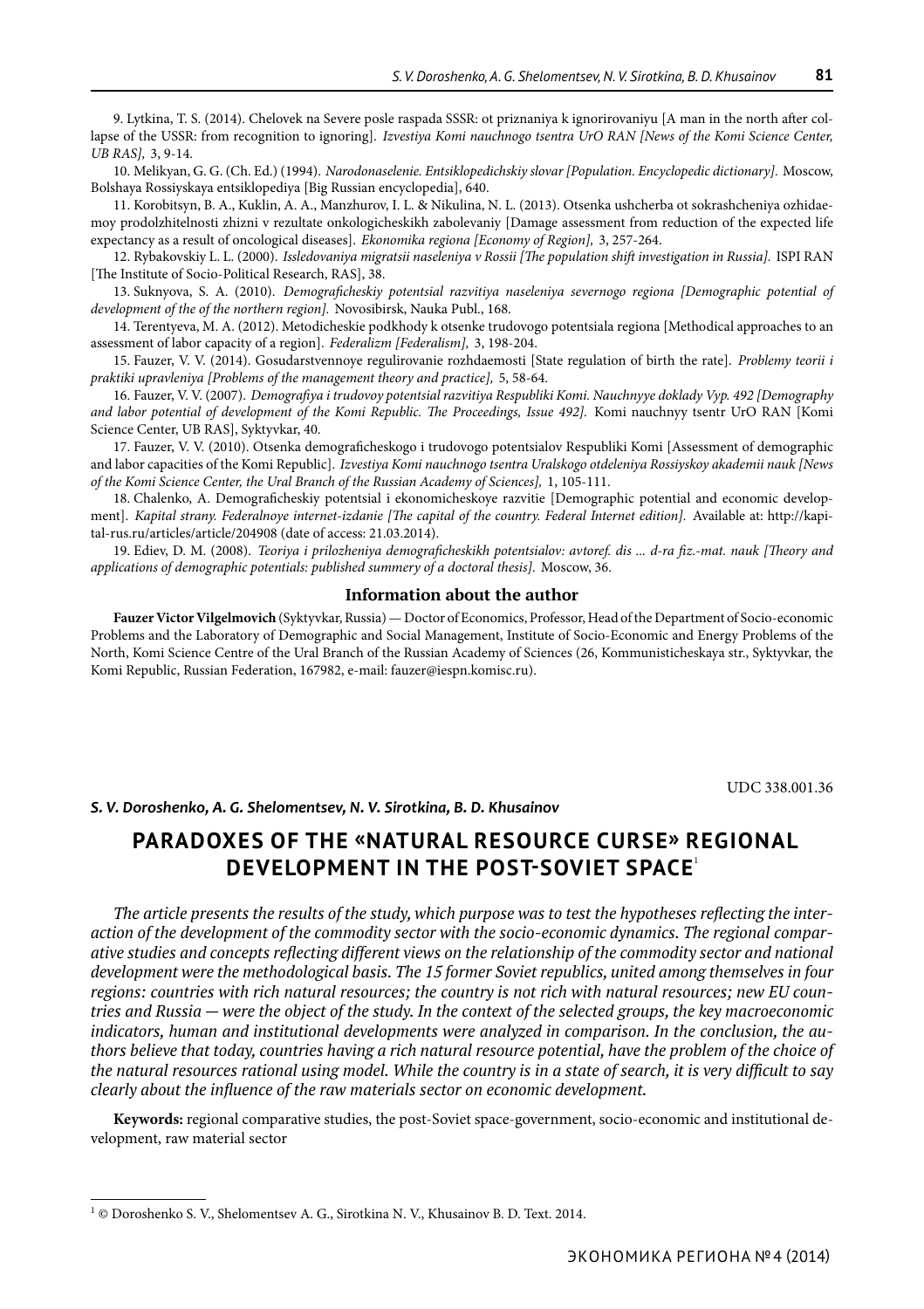# **Relevance and methodological features of regional comparative studies of post-soviet countries**

The importance and relevance of comparative studies does not decrease over time, since it is the comparative method that is recognized as one of the most effective research techniques allowing not only to analyze a wide and diverse range of data, but also to study phenomena of systemic nature, for example, for evaluation of commodities sector integration into national economies. It's been all the more perceivable in the recent years that natural resources availability in countries and regions is becoming, on the one hand, the most important geopolitical factor of their socio-economic development and positioning in the global competitive environment and, on the other hand, a source of military and political risks and threats.

However, it should be understood that apart from providing additional advantages, the comparative analysis also imposes significant restrictions on the findings, since the correctness of the results obtained from comparison of different objects is determined not so much by their dimensional similarity, but above all, by their institutional development imperatives that are not always taken into account.

Thus, the USSR collapse in the last month of 1991 and the emerging of 15 independent states led in most cases to the fact that these countries were automatically added to the common list of existing states and they are now considered as equivalent to other states for the purposes of today's cross-country comparisons. This quantitative approach also provokes a further mechanical projection on soviet countries of «resource curse» concepts and their inclusion into categories of commodities producing and non- commodities producing.

It is often omitted that most of these countries have never had an independent experience in nation-building and management in the first place. Most of them are in fact new state entities on the world map. The known patterns of institutional development can not be formally projected onto the socio-political and economic processes taking place in the newly emerged post-soviet countries in view of the fact that the formation of their basic institutions is still ongoing. In our opinion, it is incorrect to formally compare the countries currently experiencing different stages of national development, for example, the countries with centuries-old history with those undergoing a state-building process in the last 20 years. Therefore, trends and results of the «young»

post-soviet countries development are quite comparable. Whereas comparisons with other countries of Europe, America, Southeast Asia, in our opinion, require an introduction of «correction coefficients» reflecting their national and cultural features, actual development of public institutions and multidirectional effect of various factors.

Secondly, the fact of acquiring a formal status of independent states by the former USSR regions did not predetermine their choice of institutional development within a 20-year period. In this way, the «choice» made by these countries in the early 1990s essentially boiled down to a sharp rejection of the previously set trajectory, and, in terms of perspectives, to sort of imposed image of the future. As a result, most of these countries are still at a stage of permanent search for their own place, which is often replaced with the «national idea» myth. In such circumstances the role of a developed commodities sector of a country's economy can not be uniquely determined in terms of a «curse» or a «blessing», even if certain facts obtainable in varying periods provide for unambiguous assessments. Finally, in historical terms, the USSR never belonged to the group of commodities-producing countries, as it traditionally maintained a developed manufacturing industry.

Under these circumstances, we assume, it is methodologically correct to compare the post-soviet countries in terms of their development by applying a method of grouping regions according to certain criteria, including the availability of natural resources. Only the results obtained in such a manner should be correlated with the ideas of natural factor's influence; such ideas, in their turn, have undergone significant changes over the recent decades and this circumstance also needs to be considered at comparative studies performance.

# **Evolution of ideas of natural resources influence**

The relationship of national economy sustainable socio-economic development to the natural resources availability in the country continues to be the subject of heated debates in recent decades. Historically, the ideas about the «commodities related growth» nature have undergone significant changes since the beginning of XX century.

The evolution of ideas about the role of natural resources in international development can be conditionally divided into three stages:

— before 1970s ideas of natural resources as a source of national economic growth were dominant;

— 1970–2000, idea of resources as a «national curse» prevailed;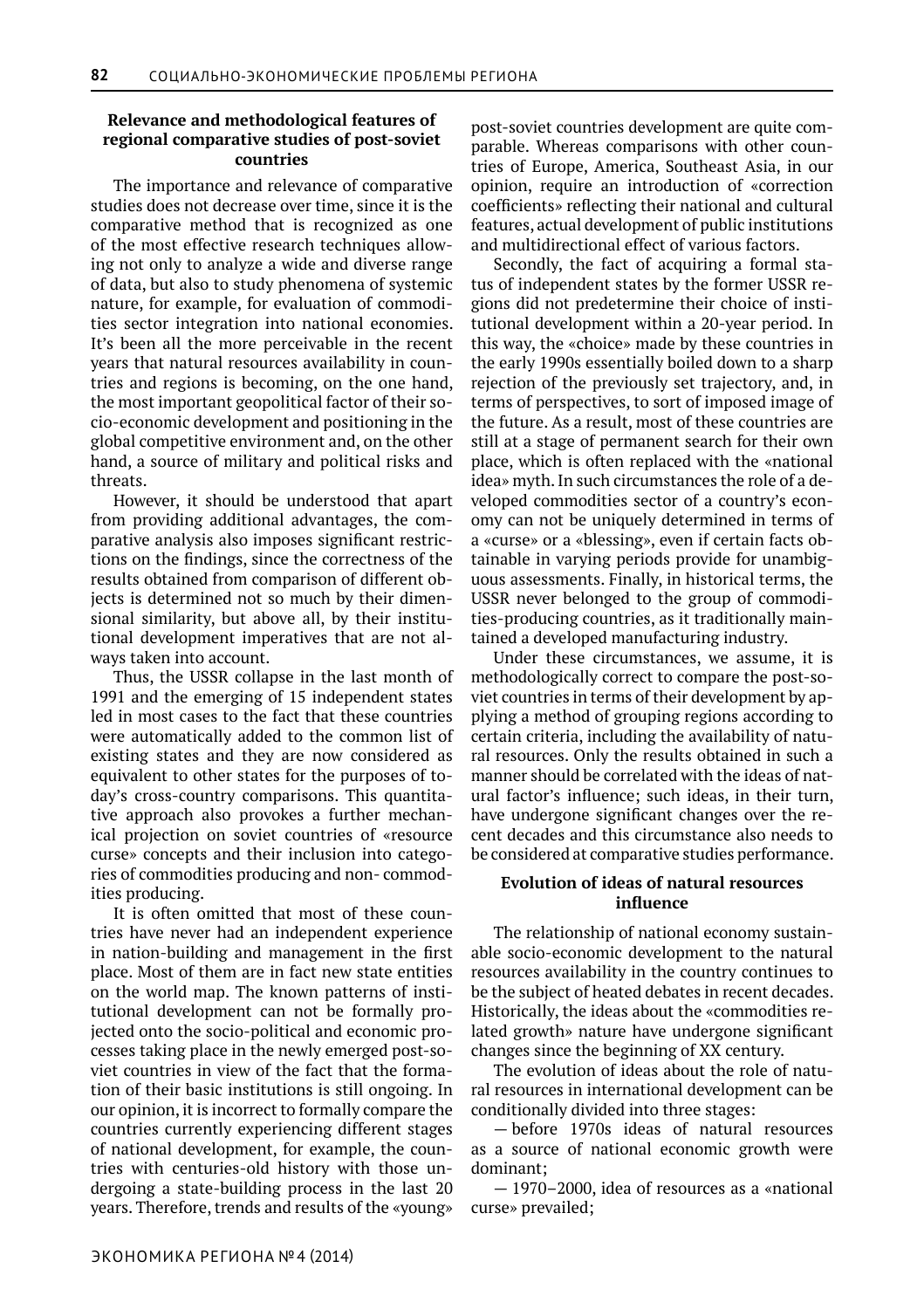— first half of the 2000s up to the present day, period of «ambiguous assessments» of the role played by natural resources in economies of various countries and regions.

The following is a brief representation of how the ideas of natural factor role evolved throughout each of the abovementioned stages. Until the middle of XX century natural resources were predominantly positively seen as a source of economic growth for national economies. The monograph by G.A. Innis published in 1930 is often referred to as a confirmation to this thesis [26]. Some modern scholars believe that it were commodities resources, coal as an energy source first of all to have become one of the main driving forces behind the industrial revolution [28, 35]. In general, the commodities related theory of growth supporters used the studies of various countries as a basis for arguing that economic growth in less developed regions normally begins with an increase in business activities in natural resources development realm followed by transfer of capitals obtained from the commodities sector into development of local infrastructure, service and manufacturing industries [26, 39, 41].

The oil bonanza in the early 1970s led to numerous studies and publications which described predatory exploitation of natural resources, stratification of society and huge debts as the results of resources abundance. As a result, a change of the dominant paradigm occurred. The process of change was initiated with the studies carried out by order of the Club of Rome in 1971–1990 [10, 12, 16, 33, 34].

In 1982 W. Max Corden and J. Peter Neary proposed the «dutch disease» model [23], according to which the growth in commodities sector is accompanied by a gradual degradation in manufacturing industries, i.e. a «direct deindustrialization» takes place. At the same time, the high incomes of those engaged as workers in the commodities sector foster consumption and hence the demand for non-tradable goods and services, which causes an increase in prices for such goods and services and labor resources flows away from industry into non-tradable sector (services). Industry, in this way, faces the effect of «indirect deindustrialization,» which is further enhanced with the growth of real national currency exchange rate and an increase in the prices of the goods imported into the country due to reduction of its national production.

In general, a large number of publications appeared in the 1980s that analyze the relationship between natural resources availability and economic development of the country. It was during this period that ideas of natural resources being rather a negative factor for the national economy than an advantage began to emerge. As a result, in the 1990s most researchers came to a practically unanimous opinion that a phenomenon, which later became known as «resource curse», did exist. The concept of «resource curse» was first introduced by Richard Auty in 1993 to describe stratification in living standards among populations in rich oil-exporting countries. [20] Over the subsequent years researches were conducted in relation to this idea. Sachs and Warner's «Natural resources abundance and economic growth» [37] is considered to be one of the earliest most influential economic works on natural resources.

Several concepts that appeared later prove the negative relationship between mineral resources availability and economic growth. P. Kaznacheev divided these concepts into two groups based on various channels through which resource dependence impedes economic growth [6]. The first group of concepts focuses on economic channels. It includes, in particular, the works of economists who study the effects of «dutch disease» [25, 32, 42]. The second group emerged in 2000s, when a number of authors, while remaining within the concept of economic channels, initiate studies to assess the negative impact of commodities prices volatility on growth and development [21, 30, 43]. But generally during this period opinions regarding the «resource curse» existence remained unanimous.

However, since the early 2000s, the hypothesis of «resource curse» existence began to be questioned. First of all, the time period chosen for studying by Sachs and Warner was criticized, as this period was marked with a significant drop in commodities prices which began in 1980 and lasted for 20 years. The oil prices boom of the 1970s led the governments of exporting countries to provide unreasoned loans for minerals, causing excessive debts to appear which impeded further growth. With these factors taken into account, no «resource curse» is observed [31].

In addition, a number of economists questioned the attempt itself to assess the impact of natural resources on economic development. Some of them set forth an idea, that it was not the natural resources factor to provide an impact, but its relationships to certain parameters of national development. [29] Others studied the data relating to longer periods of time and either did not show observe such a relationship [38], or thought it was barely significant or found it to be a positive one [36].

These studies served to originate an approach that considers institutional flaws to be the main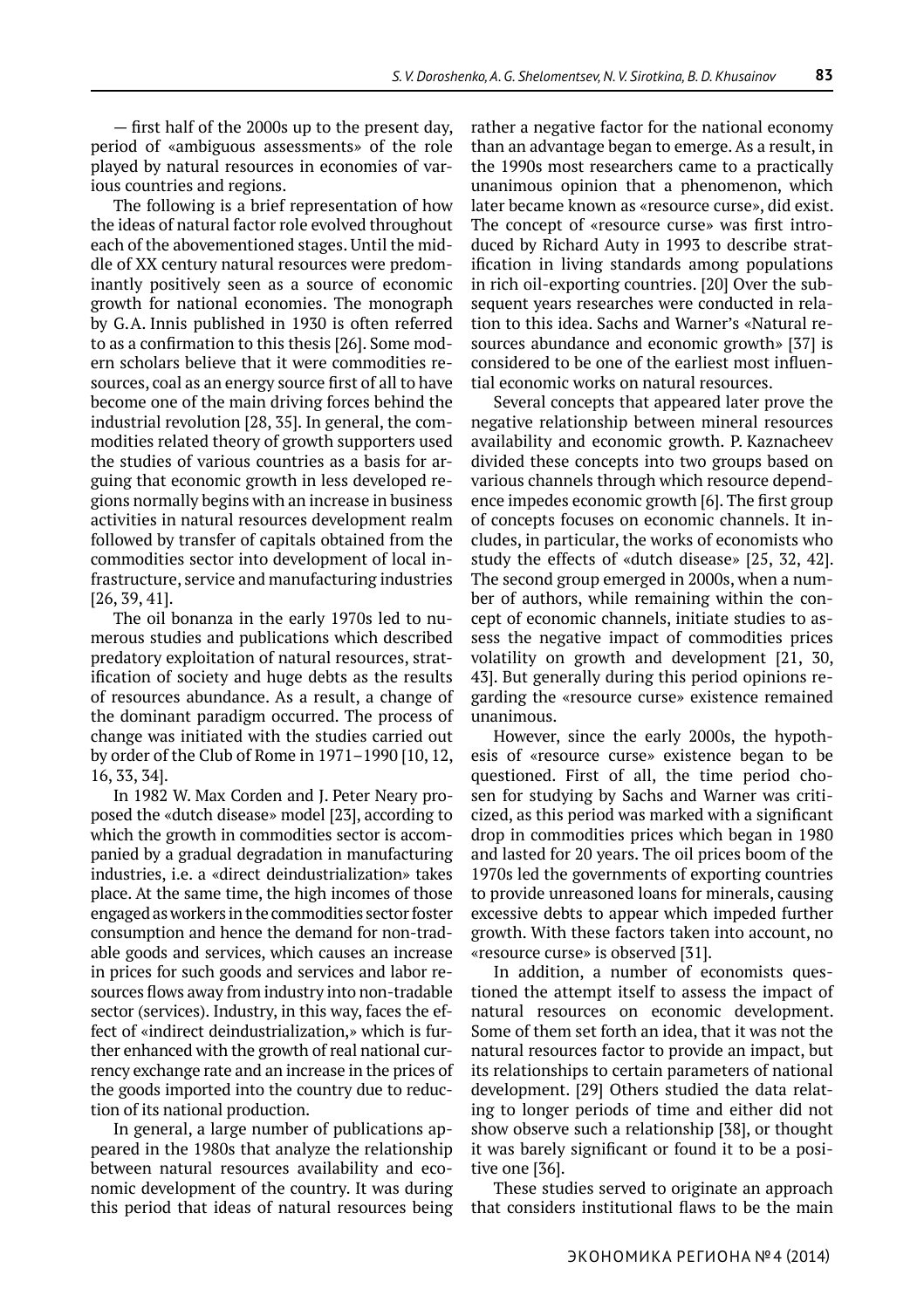factor hindering growth in natural resources-rich countries. Two concepts can be found within the institutional approach itself. The first concept is rooted in the «resource curse» hypothesis and then transforms into «institutional curse.» According to its supporters, the natural resources abundance causes degradation of institutions and corruption within the ruling elite, which in turn translates into negative consequences for growth and development. The second concept is also institutions emphasized, but the cause-and-effect relationship is formulated in the opposite way: natural resources-rich countries are not doomed to have institutional flaws, but on the contrary, the very weakness of the institutions serves as a brake to its growth [6].

However, it should be noted that the hypothesis centered on resource abundance impacting growth through the quality of institutions is subject to the same criticism as the hypothesis of the «resource curse». The point is that any arguments, whether in favor or against, are based on a combination of two elements: performance indicators (those most often used are share of exports in GDP, production or reserve of resources) and periods of time to which data about certain indicators refer (in other words, the choice of reference measurement points). Various combinations may lead to fundamentally different results of research.

According to V. Polterovich, V. Popov and A. Tonis, however, «if no significant relationship between resource abundance and quality of institutions is found in linear regressions, it does not mean that such a relationship does not exist at all. Considering examples of many countries, there are grounds to assume that a non-linear relationship does exist, i.e. below a certain threshold of institutional development the resource abundance will degrade the quality of institutions, whereas above that level it will not have a significant effect» [15]. The authors support their findings with calculations results obtained by different researchers within given econometric models.

In general, the relationship between natural resource abundance and poor economic development of a country was analyzed in numerous works written in Russia [2, 4, 5, 9, 13] and abroad [17, 22].

In addition, it should be noted that the view of mineral resources role in national economies is significantly influenced by geopolitical and geo-economic considerations. For example, in the early 1990s the geo-economic ideas to internationalize all kinds of natural resources were spreading in the CIS countries, with such internationalization intended to provide Russia with possibilities to form a world level income on favorable terms [8]. The most important supporters of this idea in Russia are the following researchers: E.G. Kochetov, V.N. Knyaghinin, Y.G. Lipets, I.I. Lukashuk, M.A. Pivovarova, E.V. Sapir, V.V. Sokolov, Y.S. Khromov, Y.V. Shishkov, P.G. Shchedrovitskiy, etc.

In this way, as experience shows, the influence of mineral resources sector on national economy is complex and multidimensional, therefore it can be described by formal relationships or subject to unambiguous estimates in terms of resourse curse [7, 14], dutch desease [18], etc. only conventionally. That is why, despite the large number of publications on various features of commodities economy models, such as income fluctuations due to changes in world raw materials markets, poor industrial diversification, stratification of society in terms of living standards [19], excessive borrowing, corruption [24], etc. a unanimous view on the nature of commodities sector impact on a state's economic development has not yet been articulated. At the same time a conventional belief that extraction of commodities mineral materials is meant for developing countries only is still being reproduced. However, the following six countries: Australia, China, USA, Russia, Canada and South African Republic account for over half (by cost) of the mineral resources extracted in the world. Most of these countries achieved a high level of development by intensifying extraction and refining of their own natural resources [11].

In this article the authors make an attempt at verifying the supposition that the commodities sector influence is determined by mechanisms of its integration into a national economy. The newly emerged post-soviet states were chosen as objects of study to verify the abovementioned supposition.

## **Methodical suppositions for assessing integration of commodities sector into national economy**

The aim of this study is to assess the integration of commodities sector into national economy and its contribution to social development. The authors suggest the following three criteria should be used to carry out such an assessment: commodities sector influence on macroeconomic indicators; social implication of the commodities sector development (contribution to the population's quality of life); influence on the index of public institutions development.

The commodities sector is influence is assessed in terms of absolute, relative and dynamic indicators, as well as by means of ratings com-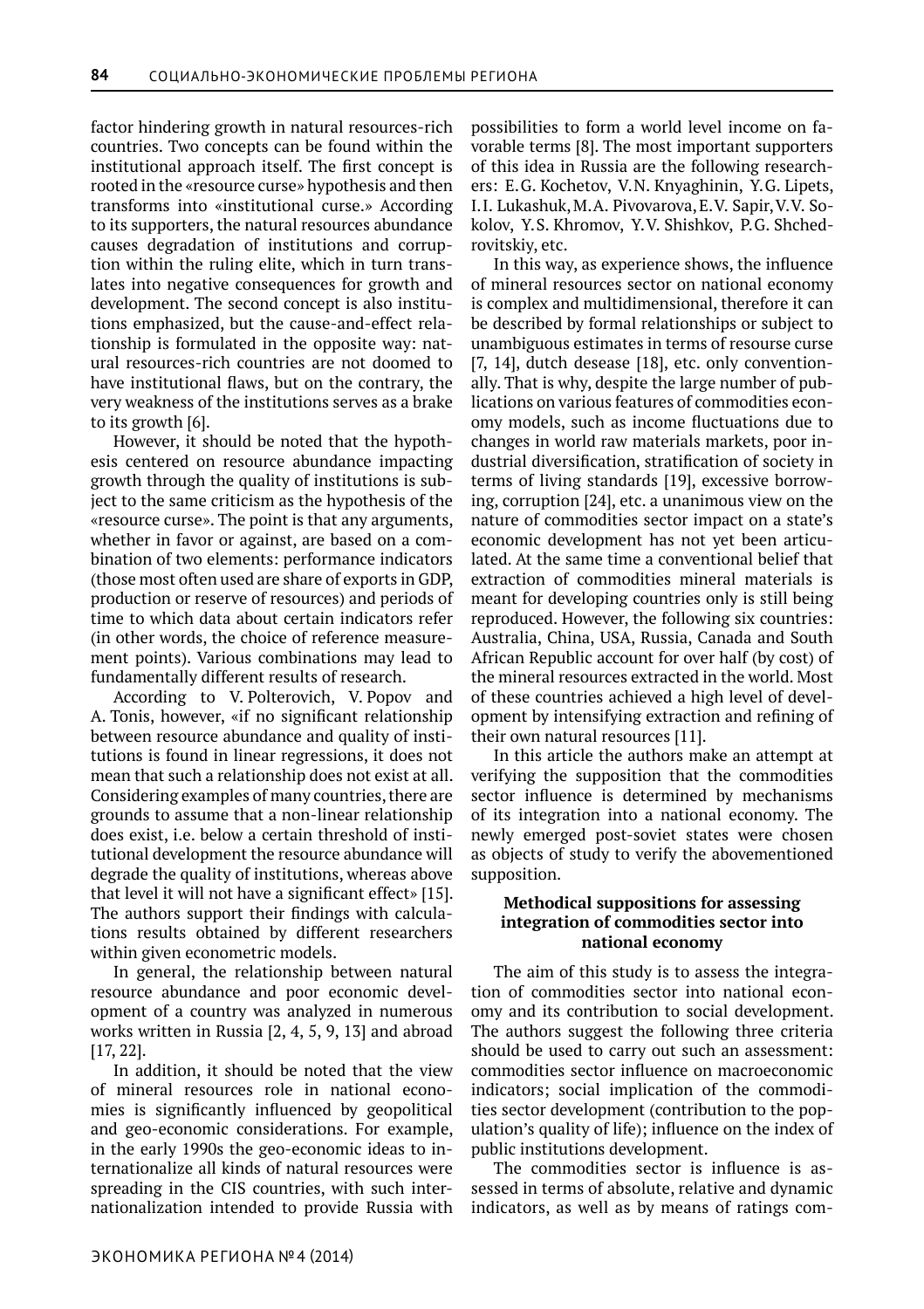| Table |  |
|-------|--|
|       |  |

|                                                   | Commodities             |                                                                                | Natural resources per |                        |  |  |  |
|---------------------------------------------------|-------------------------|--------------------------------------------------------------------------------|-----------------------|------------------------|--|--|--|
|                                                   | exports, share in total | Gross added value by industries<br>Minerals mining and<br>Agriculture, hunting |                       | capita, US dollars     |  |  |  |
|                                                   | exports of goods, %     | and forestry, %                                                                | quarrying,%           | (in 2005 fixed prices) |  |  |  |
| Eurasian countries with rich natural resources    |                         |                                                                                |                       |                        |  |  |  |
| Russia                                            | 75.2                    | 4.0                                                                            | 9.9                   | 31 317                 |  |  |  |
| Kazakhstan                                        | 83.1                    | 62.2                                                                           | 18.1                  | 23 916                 |  |  |  |
| Turkmenistan                                      | 81.6                    | —                                                                              |                       | 37866                  |  |  |  |
| Azerbaijan                                        | 96.6                    | 5.9                                                                            | 48.9                  | 11684                  |  |  |  |
| Uzbekistan                                        | 33.4                    |                                                                                |                       | 7652                   |  |  |  |
| Ukraine                                           | 21.5                    | 8.3                                                                            | 6.6                   | 6899                   |  |  |  |
| Eurasian countries without rich natural resources |                         |                                                                                |                       |                        |  |  |  |
| Armenia                                           | 33.0                    | 18.8                                                                           | 2.8                   | 3 1 3 9                |  |  |  |
| Belorussia                                        | 22.8                    | 10.2                                                                           | 0.4                   | 5972                   |  |  |  |
| Georgia                                           | 57.4                    | 8.3                                                                            | 1.0                   | 3 3 3 4                |  |  |  |
| the Kyrgyz Republic                               | 10.2                    | 18.8                                                                           | 0.7                   | 2992                   |  |  |  |
| Moldavia                                          | 3.8                     | 14.1                                                                           | 0.4                   | 4 1 4 8                |  |  |  |
| Tajikistan                                        | 59.2                    | 21.8                                                                           | 0.0                   | 1762                   |  |  |  |
| <b>New EU members</b>                             |                         |                                                                                |                       |                        |  |  |  |
| Latvia                                            | 20.8                    | 4.1                                                                            | 0.5                   | 7346                   |  |  |  |
| Lithuania                                         | 32.1                    | 4.2                                                                            | 0.4                   | 6014                   |  |  |  |
| Estonia                                           | 12.9                    | 3.3                                                                            | 1.4                   | 16 221                 |  |  |  |

**Indicators of natural resources availability in the former republics of USSR and commodities sector share in national economies**\*

\* 2010-2011 data as published in World Bank's 2014 report [3].

parison. To ensure comparability and objectivity of the results, most of the analyzed indicators are obtained from a single source, World Data Atlas (http://knoema.ru/atlas), which contains data from the World Bank reports, as well as those of various international organizations and rating agencies.

The timeframe for economic analysis was the period since 2000, which is described by a number of researchers as a period of «post-communist formation completion» [1]. In addition, this period of time is of particular interest due to stabilization of socio-economic processes taking place in in 2000– 2014 in the former Soviet Union countries. It can be described as an «endurance test» for the institutions created in the 1990s, since there was a certain change in the previously chosen course in many countries.

The study is based on three hypotheses that resemble the relationships between the commodities sector and the socio-economic dynamics of the country: the positive socio-economic dynamics characterized by macroeconomic indicators of the countries is due to the commodities sector significant contribution; commodities sector of the former Soviet Union countries creates the conditions for maintaining the quality of life of the population; the dominant resource sector hinders the development of public institutions.

The method of regions grouping is applied for analysis purposes and includes the following basic points.

According to a World Bank's study, the former soviet republics are divided into three groups based on natural resources availability and membership in the EU [3]: Eurasian countries rich in natural resources (Azerbaijan, Kazakhstan, the Russian Federation, Turkmenistan, Ukraine, Uzbekistan); Eurasian countries that do not have rich natural resources (Armenia, Belorussia, Georgia, tje Kyrgyz Republic, Moldova, Tajikistan); new EU member states, including Lithuania, Latvia, Estonia.

The data referring to natural resources availability in these countries and the commodities sector role in respective national economies are presented in Table 1.

According to the table, Latvia, Lithuania and Estonia are countries that do not have rich natural resources. At the same time, we believe that Russia can be singled out from the common list of countries with abundant natural resources for the purpose of subsequent comparison of its development trends with other groups of countries.

Thus, further analysis was carried out based on four groups of post-soviet countries: natural resources-rich countries (hereinafter referred to as the «commodities-producing countries»); countries that do not have rich natural resources («non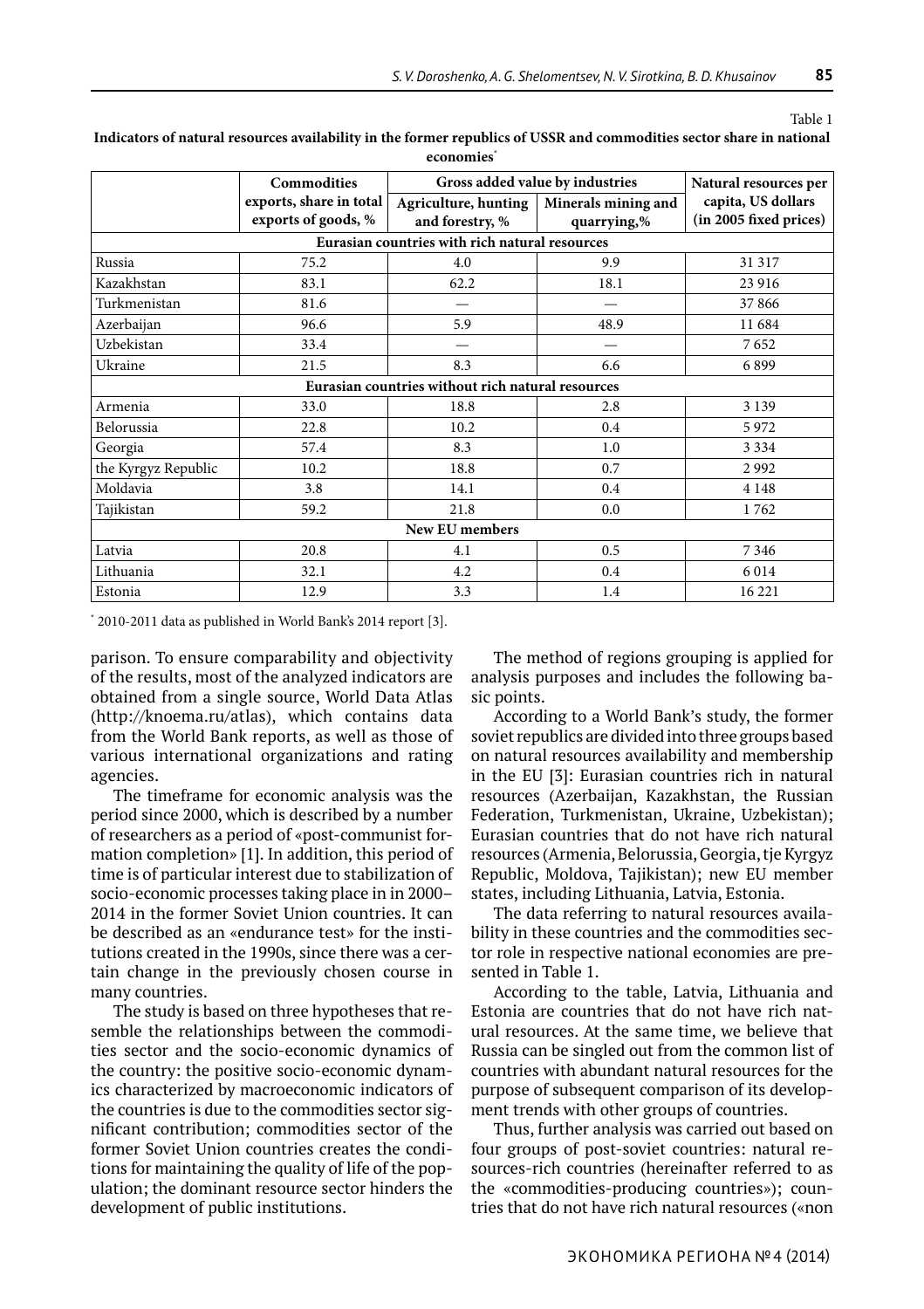

**Fig. 1.** *Average GDP per capita dynamics (in 2005 fixed prices, US dollars) in post-soviet countries*

commodities-producing countries»); the new EU member countries and Russia.

# **Analysis of macroeconomic indicators of development**

The relationships between general trends development of the four selected groups of post-soviet countries and their commodities sector dimensions have been identified based on analyzing five macroeconomic indicators: GDP, national debt, direct foreign investments, unemployment level, gross added value.

In 2012 the average GDP per capita (in 2005 fixed prices, US dollars) in commodities-producing countries was more than 2.3 higher than that of non commodities-producing countries, but 2.4 lower than in Russia and 2.9 times lower than in the new EU member countries (Fig. 1).

This indicator significantly increased in all countries in 2000–2012, but the largest increase, 2.3 times, was observed in commodities-producing group of countries, compared to 2.1 for non commodities-producing group, 1.8 for new EU member countries and 1.76 for Russia.

The global financial crisis of 2008 influenced the dynamics of this indicator in many ways. Its least effect was on commodities-producing countries, where the average GDP for the group in 2009 remained almost the same as in 2008. The largest decline, by 15 %, occurred in the new EU member countries and in Russia, by 8 %.

Thus, the overall gap in average GDP per capita for the period of 2000–2012 between commodities-producing CIS countries and new EU member states had a steady trend of gradual reduction from 4.5 to 3.5. Whereas the gap to non commodities-producing countries was gradually increasing from 2.1 to 2.3. This trend is also seen in the average annual growth of GDP per capita. In the

studied period the indicator equals 5.8 % for the group of commodities-producing countries, compared to 2.6 % of the new EU member states, 3.7 % for Russia and 4.0 % for non commodities-producing countries.

Data on national debt share in GDP obtained from the World Bank cover 2000–2013. In 2013 the average value of national debt in commodities-producing countries amounted to 19.5 % of GDP, which is 1.8 times lower than in non commodities-producing countries and 1.4 times lower than in the new EU member countries. Russia's 13.4 % was the lowest of all (Fig.2).

In general, 2000–2013 were marked by a significant reduction in national debt share in GDP of averagely 37 % in commodities-producing countries up to 78 % in Russia. The only exception was the new EU member countries where this indicator doubled.

The global financial crisis of 2008 led to 1.4- 1.8 increase in this indicator in 2009 compared to 2008 in all groups of countries. The new EU member countries showed maximum growth.

In general, trends of opposing nature were observed in this indicator during the studied period, with that of the new EU member countries being very different from those of the other groups. It should be noted that the post-crisis dynamics in Russia and commodities-producing countries was characterized by a slight but steady increase in this indicator. At the same the new EU member countries and non commodities-producing countries showed a generally decreasing trend with slight annual fluctuations.

In 2012 the share of average net flow of foreign direct investments in GDP was 6.2 % for commodities-producing countries, that is 1.5 times higher than for the new EU member countries and 1.6 times higher than for non commodities-produc-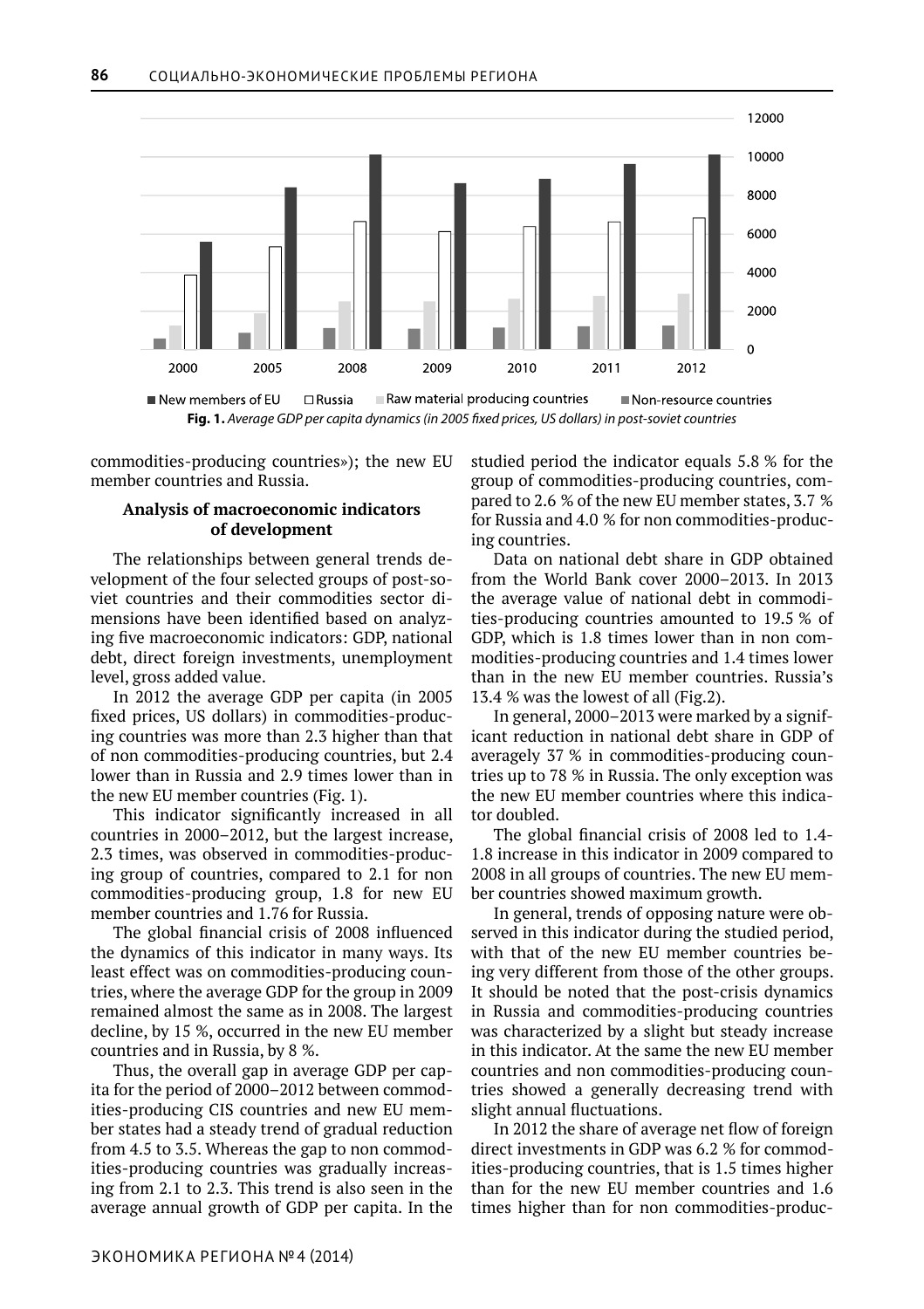

ing countries. Russia's 2.5 % was the lowest of all (Fig. 3).

In 2012, as compared to 2000, there was 1.9– 2.5 times increase in the share of net flow of foreign direct investments in GDP in Russia and commodities-producing countries, whereas the new EU member countries demonstrated a decline of nearly 20 %, the indicator in non commodities-producing countries remained the same.

The global financial crisis largely affected the flow of foreign investments to the new EU member countries and non commodities-producing countries causing a 1.8–1.9 times drop. At the same time the indicator for commodities-producing countries did not decrease that much, it either remained at the same level or increased significantly (e.g. in Turkmenistan).

However, the 2.5–3 times fluctuations of the index for all groups of countries during the studied period should be noted, which indicates there is no direct relationship with the commodities sector dimensions. In our opinion, the volatility of this indicator is largely affected by political factors.

 Data on unemployment levels obtained from the World Bank cover 2000–2013. In 2013 the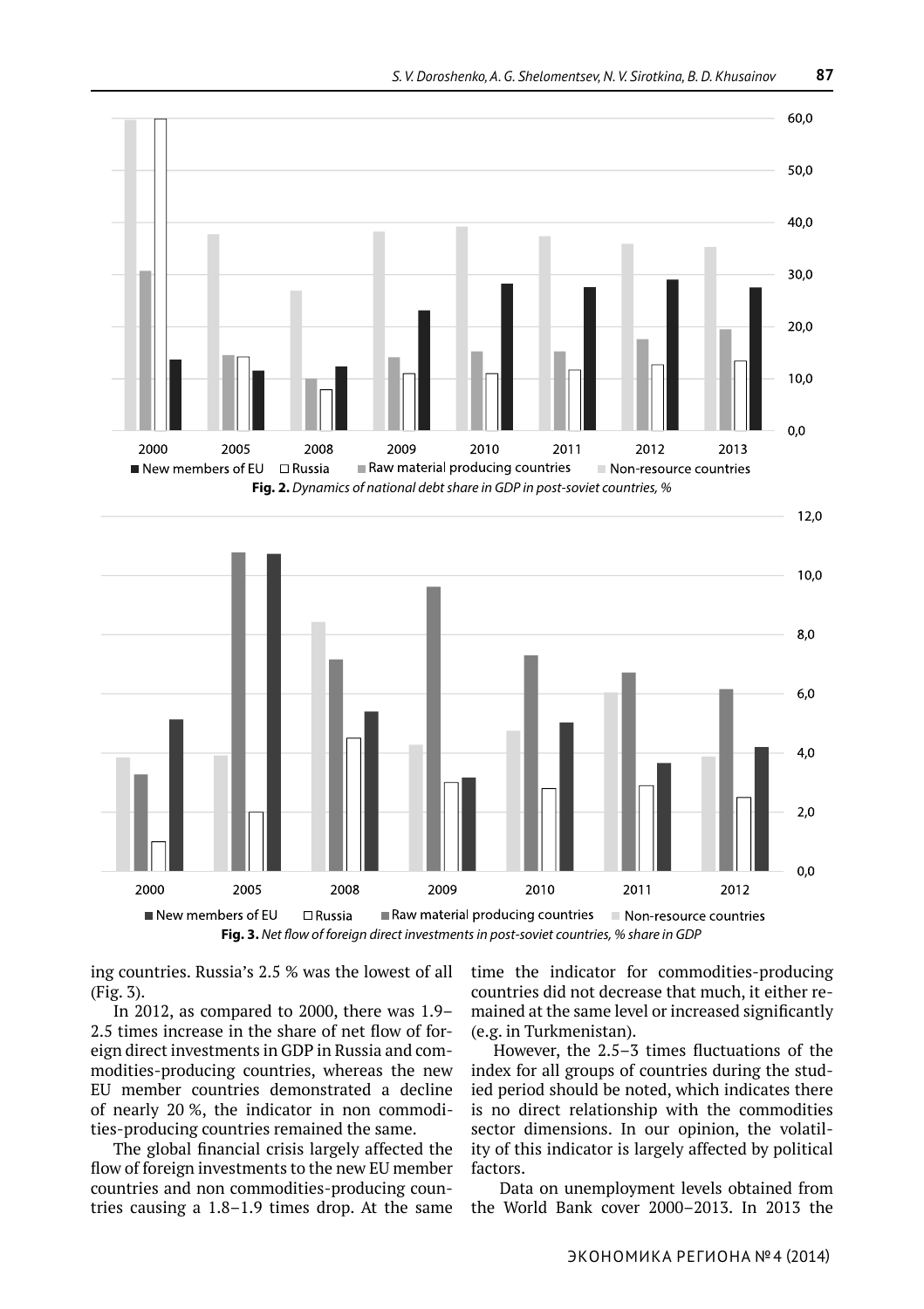



highest unemployment rates 10.8 % and 9.4 % were observed in the new EU member countries and non commodities-producing groups of countries respectively, while in Russia and the non commodities-producing countries it remained at approximately the same level 5.5–6.2 % (Fig. 4).

All in all, a general downward trend in the average unemployment rate was observed for all groups in 2000–2013 which amounted to 10 % in non commodities-producing countries and up to 50 % in Russia and commodities-producing countries.

It should be noted that during the studied period the new EU member countries and non commodities-producing countries were characterized by almost twice higher unemployment level than that of non commodities-producing countries.

The global financial crisis of 2008 led to an increase in this indicator in all groups of countries; its value in 2009 as compared to 2008 grew most in the new EU member countries (2.3 times), while

the other groups of countries demonstrated a 10– 30 % increase.

The study also analyzes the relationship between the commodities sector dimensions, on the one hand, and the sectoral structure of national economies and their dynamics, on the other hand. The structure and gross added value growth rates in manufacturing industry were chosen as indicators for the purposes of analysis.

In 2012 the average share of manufacturing in the structure of commodities-producing countries' economies amounted to 18.4 %. The new EU member countries and non commodities-producing countries had almost identical indicators 16.4–16.9 %. In the studied period the share of manufacturing in the new EU member countries and commodities-producing countries remained unchanged, while non commodities-producing countries and Russia showed a significant reduction by 25 % and 32 % respectively (Fig. 5).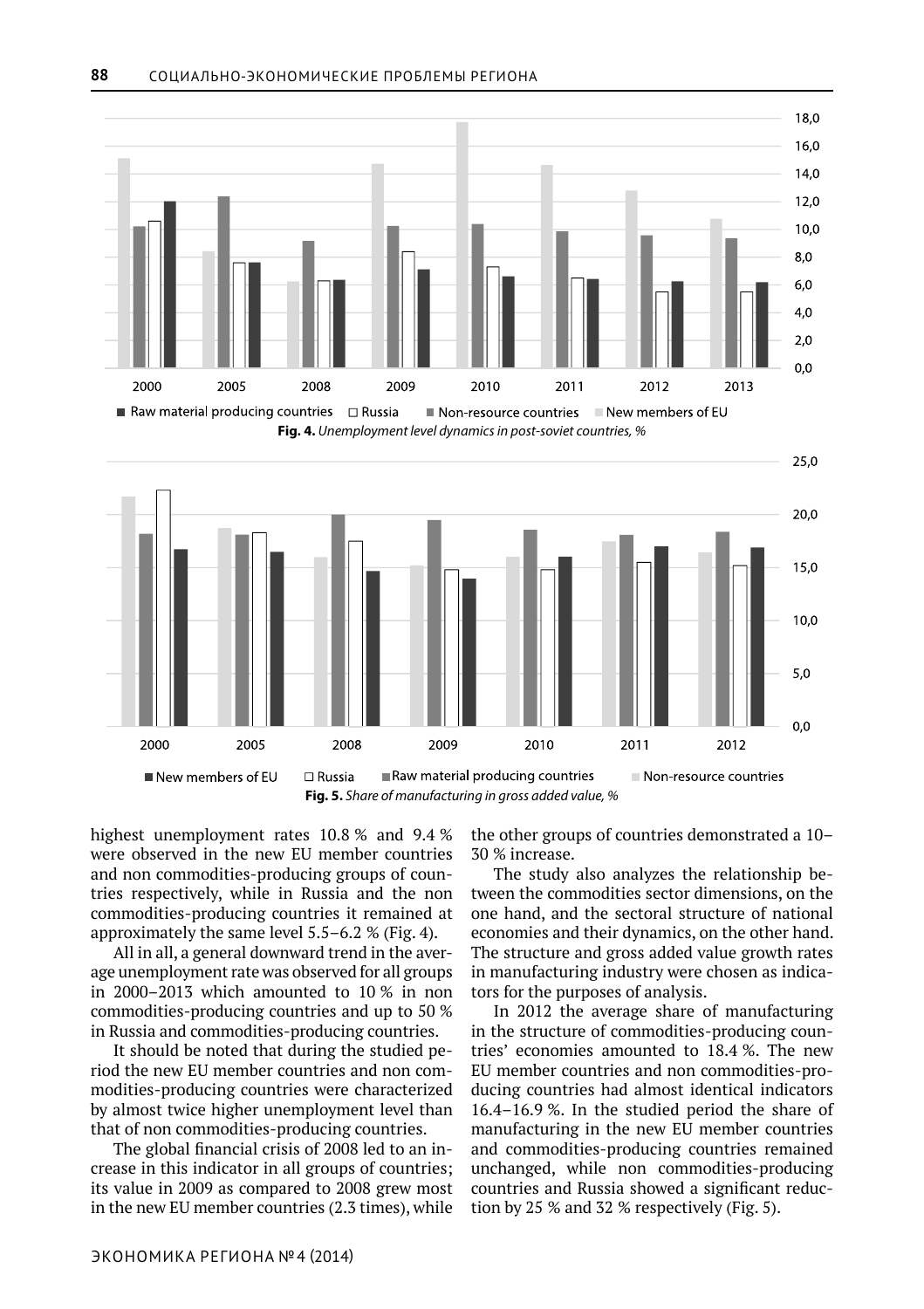

Public health service ■ Education **Fig. 6.** *Health care and education expenditures per capita in GDP in 2012*

The financial crisis of 2008 had the greatest impact on this indicator in Russia, reducing it by 3 %, while in the other groups of countries the average drop amounted to 0.5–0.8 %. It should be noted that by 2012 the non commodities-producing countries and the new EU member countries reached and exceeded the pre-crisis level in their indicators, whereas anything similar has not yet been observed in Russia and in the group of commodities-producing countries.

The analysis shows there is a decrease in the average annual growth rates of manufacturing industry in all groups of countries, but this process in Russia and the commodities-producing countries is much slower.

As innovative quality of national industry development can be characterized by such an indicator as export of high-tech products, the share of high-tech products in total exports of industrial goods was chosen for analysis. Due to unavailability of data, Kazakhstan, Ukraine and Azerbaijan were included into the group of commodities-producing countries and showed the maximum growth of this indicator 4.5 % to 14.5 % in 2000–2012. The non commodities-producing countries demonstrated a more than 2 times reduction in the indicator in the same period. Among the new EU member countries, Latvia's and Lithuania's indicators doubled, while Estonia showed a 3 times drop.

#### **Analysis of human development indexes**

The following indicators were obtained from the reports of the World Bank and the UN and used to analyze the relationship between the commodities sector development in post-soviet countries and the population's quality of life: human development index, education index, total spending on health care. These indexes characterize various aspects of human development.

In 2012 the highest human development indexes belonged to the new EU member states group and Russia, 0.83 and 0.79 respectively. The non commodities-producing and commodities-producing countries had similar values 0.70– 0.71. In 2000–2012 a steady increase in all groups of countries was observed, that of the non commodities-producing countries group and Russia being the highest. In addition, it can be noted that the gap between the average values showed by groups of countries tends to reduce.

In 2012 the highest education index of 8.32 was traditionally observed in the new EU member countries that are not global leaders in any industry, and the lowest 5.79 in the non commodities-producing group of countries. This situation has been persisting over the recent decade.

The data published by the World Bank in 2012 [38] on the share of education expenditure in GDP for the period of 2006–2010 partly contradict the average values of education index among groups of countries: the highest index 5.7 % was observed in the new EU member countries and the lowest 3,9–4,1 % in the commodities-producing countries and Russia. The situation in health care is similar (Fig. 6).

However, it should be noted that, considering the substantial differences in GDP per capita in groups of the studied countries the comparative assessments change. The new EU member countries retained the leading position, Russia moved from third to second and non commodities-producing countries became the third.

#### **Institutional development analysis**

The institutional development was assessed by the authors based on the 2013-2014 World Bank indexes of corruption perceptions, business environment, innovation development and economic freedom (Table 2).

In our opinion, the corruption perception in a given country has to do with its national and cultural features rather than the dimensions of the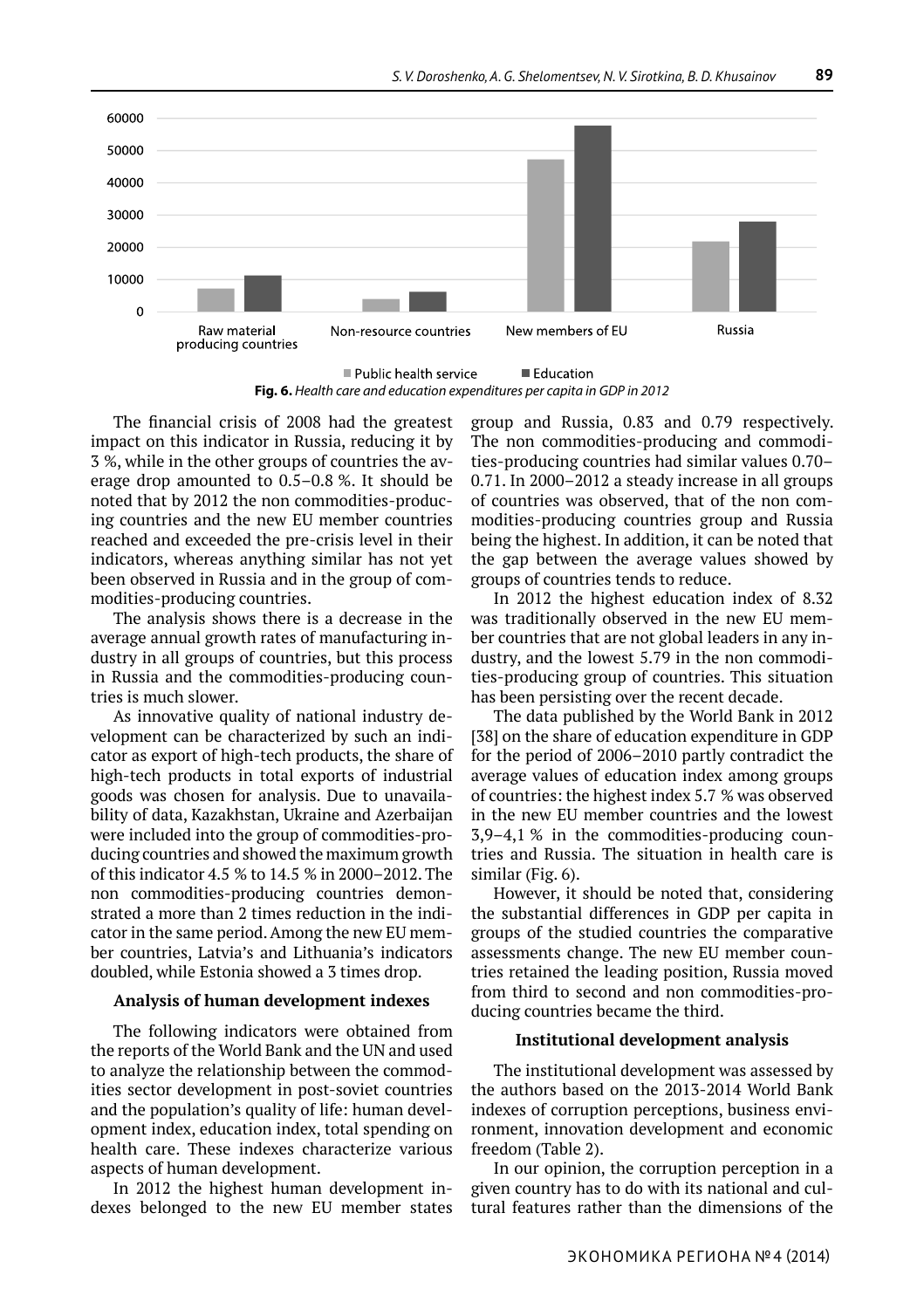| Country                             | Rating of corruption | <b>Rating of business</b> | Innovations index, | <b>Economic freedom</b> |  |  |  |
|-------------------------------------|----------------------|---------------------------|--------------------|-------------------------|--|--|--|
|                                     | perception, 2013     | environment, 2014         | 2012               | index, 2014             |  |  |  |
| Commodities-producing countries     |                      |                           |                    |                         |  |  |  |
| Turkmenistan                        | 168                  | No data available         | No data available  | 42.2                    |  |  |  |
| Uzbekistan                          | 168                  | 146                       | 3.13               | 46.5                    |  |  |  |
| Kazakhstan                          | 140                  | 50                        | 3.97               | 63.7                    |  |  |  |
| Azerbaijan                          | 127                  | 70                        | 4.01               | 61.3                    |  |  |  |
| Ukraine                             | 144                  | 112                       | 5.76               | 49.3                    |  |  |  |
| Russian Federation                  | 127                  | 92                        | 6.93               | 51.9                    |  |  |  |
| Non commodities-producing countries |                      |                           |                    |                         |  |  |  |
| Armenia                             | 94                   | 37                        | 4.21               | 68.9                    |  |  |  |
| Georgia                             | 55                   | 8                         | 5.15               | 72.6                    |  |  |  |
| Tajikistan                          | 154                  | 143                       | 2.18               | 52.0                    |  |  |  |
| Belorussia                          | 123                  | 63                        | 5.70               | 50.1                    |  |  |  |
| Moldavia                            | 102                  | 78                        | 4.16               | 57.3                    |  |  |  |
| the Kyrgyz Republic                 | 150                  | 68                        | 3.12               | 61.1                    |  |  |  |
| New EU member countries             |                      |                           |                    |                         |  |  |  |
| Lithuania                           | 43                   | 17                        | 6.82               | 73.0                    |  |  |  |
| Estonia                             | 28                   | 22                        | 7.75               | 75.9                    |  |  |  |
| Latvia                              | 49                   | 24                        | 6.56               | 68.7                    |  |  |  |

**Ratings showing institutional development of post-soviet countries**

commodities sector. In 2013 the worst indicators were observed in four countries of Central Asia (Tajikistan, Turkmenistan, Kyrgyzstan, Uzbekistan) and the best indicators in seven European countries (Lithuania, Estonia, Latvia, Georgia, Armenia, Belorussia, Moldova). The indicators of Russia, Ukraine, Kazakhstan, Azerbaijan were in the middle of the list.

Analysis of business environment in 2014 showed that three of the new EU member countries, Kazakhstan and non commodities-producing countries Georgia and Armenia are among the top 50 countries. Azerbaijan, Russia and three countries from the non commodities-producing group of countries (Belorussia, Moldova and Kyrgyzstan) are among positions 51 through 100. The countries considered to have the most difficult business environment are Tajikistan and two commodities-producing countries (Uzbekistan, Ukraine).

Innovation development analysis shows that the countries differ rather in terms of geographical location than in commodities production. Thus, in 2012 the highest indexes (the top six) were shown by the European countries, followed by countries of the Caucasus and Transcaucasia, and the countries of Central and Central Asia were to close the list.

The highest positions in the Economic Freedom Index in 2014 are traditionally held by the new EU member countries, as well as Georgia and Armenia; countries of the commodities-producing group Ukraine, Uzbekistan and Turkmenistan close the list.

Thus, the analysis shows there hardly is a direct relationship between the commodities sector dimensions and institutional development of a country. Moreover, in our opinion, it is the national and cultural features and the general socio-economic development of a given country to be the dominant factor.

#### **Conclusions**

As the performed study showed, the traditional (institutional) approaches describing relationships between availability and dimensions of the commodities sector, on the one hand, and economic development of those countries where public institutions are still being formed, on the other hand, can hardly be applied without appropriate restrictions. In this way, there are no evident relationships between institutions development and rates at which macroeconomic indicators change. In addition, a well-developed commodities sector does not restrict innovation implementation and manufacturing industry development. Moreover, if there are several commodities industries available, the State is able to allocate extensive funding for health care and education.

Analysis revealed the following relationships between the commodities sector and economic development of the studied post-soviet countries, which can be assessed in terms of level, rates and quality of changes.

Economic development level and rates are largely determined, on the one hand, by the industrial potential available in these countries at the time of their emergence with the rate of its subse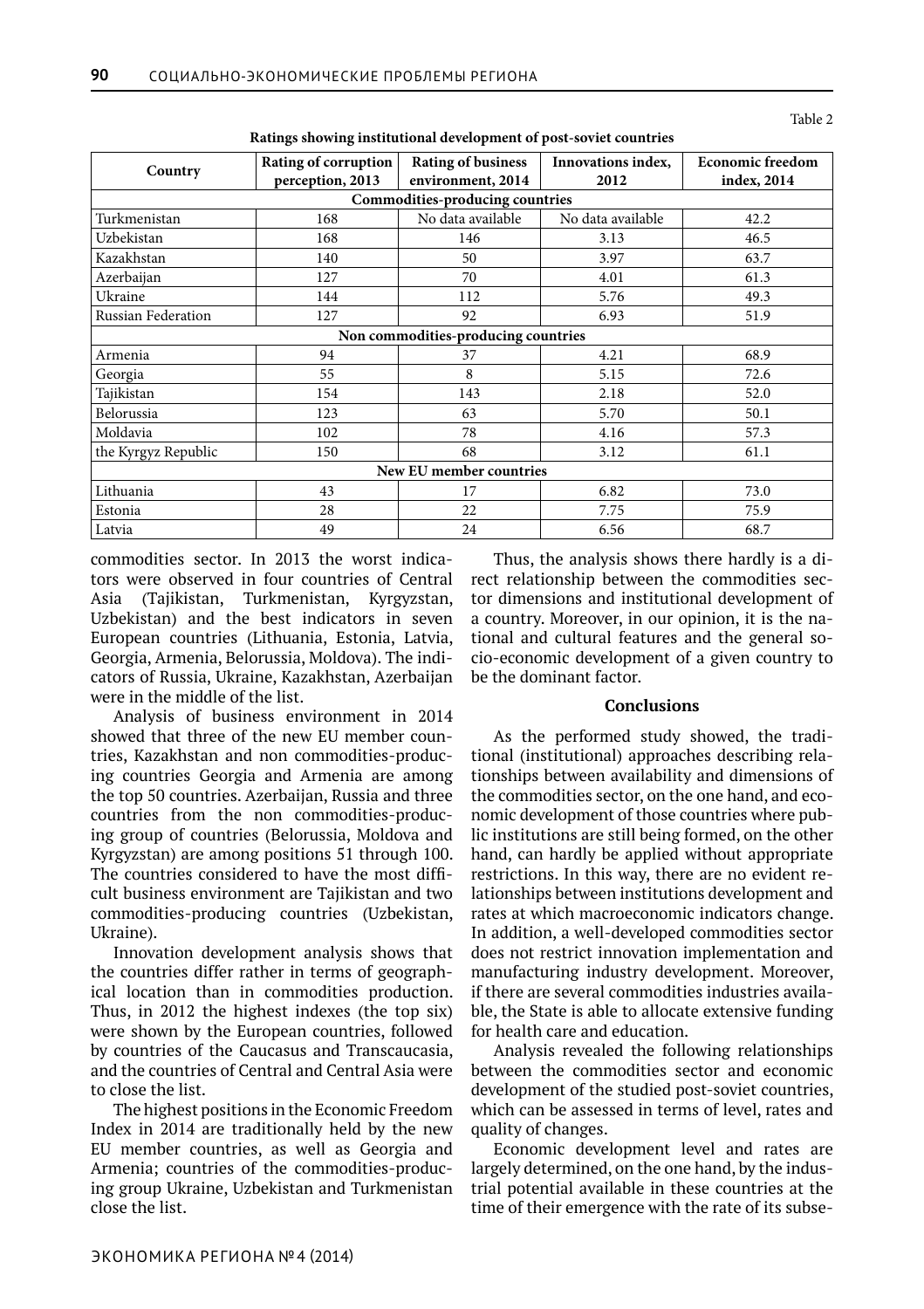quent degradation, and, on the other hand, by the rates of commodities sector compensating development (if there was any). The quality of changes consisting of manufacturing sector growth, innovation implementation and amounts of funding allocated to health care and education is determined by available sources, mainly natural resources for the commodities-producing group of countries or government borrowings for the new EU member countries.

Countries with immature public institutions are subject to high risks which largely limit their access to financial resources through borrowings thus constraining their further growth. Initial conditions, such as national and cultural features, geopolitical position and level of economic development determine the rates and nature of institutional changes to a much greater extent than the availability of natural resources does.

Rates of economic development (macroeconomic indicators) are largely determined by financial sources, obtainable through either the natural resources development observed in commodities-producing countries or borrowing as in the case of the new EU member countries. A deficit of such sources leads to a «slowdown» in socio-economic development. Unavailability of proper sources of development and subsequent extended borrowings increase volatility of socio-economic development indicators.

Interestingly, comparing the dynamics (rates) of development of non commodities-producing and the new EU member countries allows to observe the convergence effect. Differences between these groups of countries are largely determined by their access to borrowed funds; this is illustrated by their national debt amounts which are typically high for the new EU member countries. The gap emerged in the 1990s is being gradually reduced; as the public institutions continue to develop and investment attractiveness of non commodities-producing countries keeps increasing, the convergence process might speed up.

The 2008 crisis affected the macroeconomic dynamics of the studied countries in different ways. In this context the natural resources simultaneously perform both stabilizing and constraining functions: on the one hand, countries with a more developed commodities sector demonstrated a slighter decrease; on the other hand, the rates of their economic recovery were relatively slower than those of non commodities-producing countries, especially of the new EU member countries.

In conclusion we would like to note that the distinctive feature of this study is its object represented by the countries generally characterized by an early stage of public institutions formation which involves searching for an appropriate way to effectively involve natural resources in their economic activity. Today the countries having rich natural resources face, first of all, the problem of choosing an appropriate model for rational use of such natural resources. The options vary from applying an exact copy of a model used by other highly developed countries up to developing a model of their own based on economic, national, cultural and other features of a given country. While a country is in its quest for a solution, it is very difficult to draw a univocal conclusion about how the commodities sector influences economic development.

In addition, it should be noted that the evolution of ideas about the role of natural resources in economies of countries is still ongoing. As experience shows, the role of natural resources in a given country is determined by a wide range of factors including the following: stage of a country's economic development, development of the institute of rights for mining and the mined product, principles of allocation of financial funds obtained from natural resources usage, the ratio of domestic consumption of raw materials to those extracted for export, as well as degrees of their processing, the degree of a country's commodities sector and national economy participation in the global integration processes, etc.

The study is conducted within a scope of the Russian Humanitarian Science Foundation grant No.13-02-00120 «Evaluation of public policy of mineral resources sector innovative development.»

#### **References**

1. Gavrilishin, O (2014). *Pyatnadtsat let preobrazovaniy v postkommunisticheskikh stranakh [Fifteen years of transformation in post-Communist countries].* Available at: http://r-e-e-d.com/15-years-of-reforms (date of access: 21.07.2014).

2. Guriev, S., Plekhanov, A. & Sonin, K. (2010). Ekonomicheskiy mekhanizm syryevoy modeli razvitiya [Economic mechanism raw models of development]. *Voprosy ekonomiki [Questions of Economy],* 3, 4-23.

3. *Doklad «Diversifitsirovannoye razvitie: optimalnoye ispolzovanie prirodnykh resursov v regione Evrazii». Vsemirnyy bank [Report of «Diversified development: Optimal use of natural resources in the Eurasia region.» The World Bank].* (2014) Available at: www.worldbank.org.

4. Zabelina, O. (2004). «Rossiyskaya spetsifika «gollandskoy bolezni» [«Russian specifics «Dutch disease»]. *Voprosy ekonomiki [Questions of Economy],* 11, 37-54.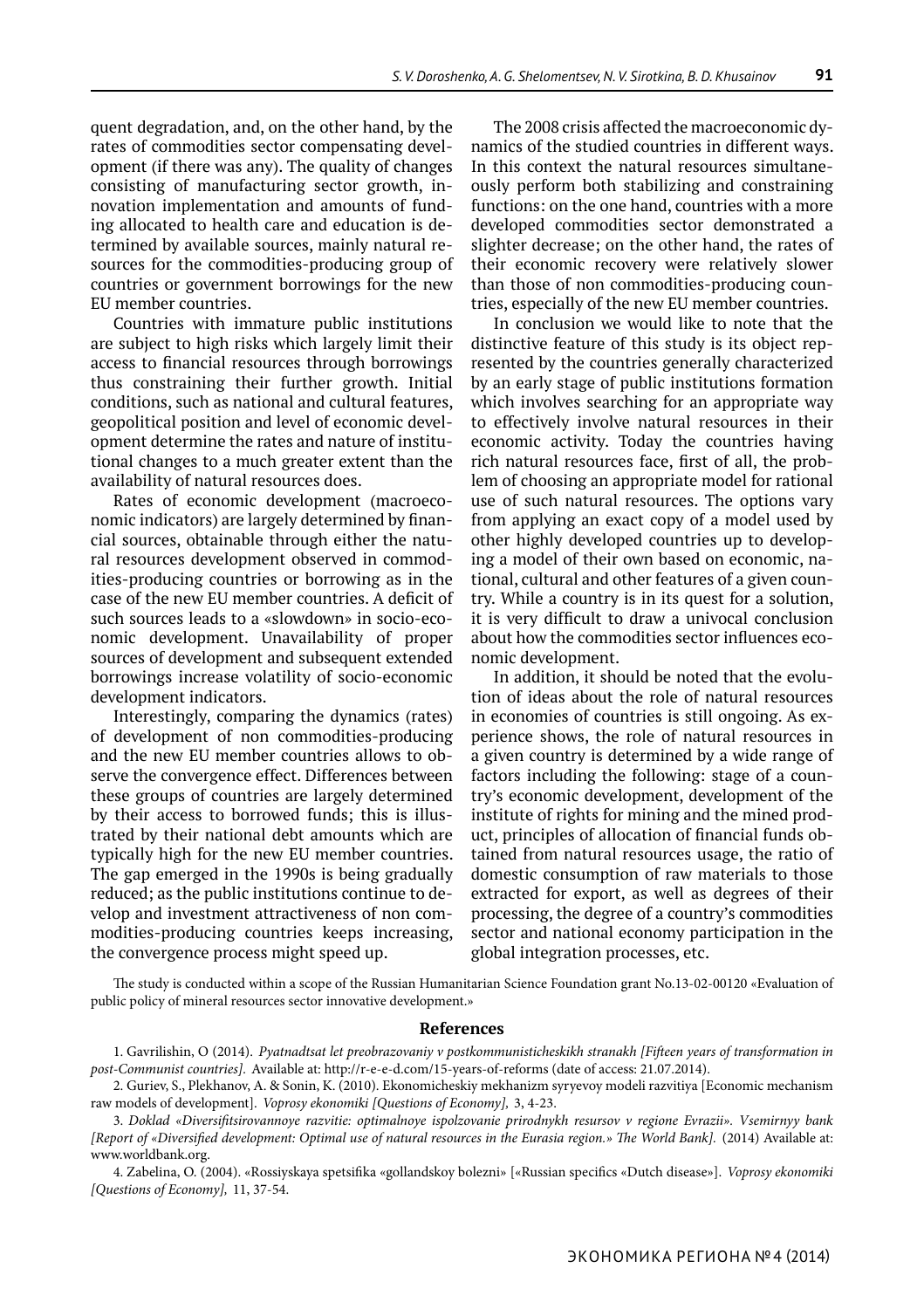5. Illarionov, A. (2002). Realnyy valyutnyy kurs i ekonomicheskiy rost [«Real exchange rate and economic growth]. *Voprosy ekonomiki [Questions of Economy],* 2, 19-48.

6. Kaznacheyev, P. (2013). *Prirodnaya renta i ekonomicheskiy rost [The Natural rent and economic growth].* Moscow, Rossiyskaya akademiya narodnogo khozyaystva i gosudarstvennoy sluzhby [Russian Academy of national economy and public services], 101.

7. Kozhumov, K. (2014). *Proklyatie resursov [The resource curse].* Available at: http://articlekz.com/node/3791 (date of access: 21.07.2014).

8. Kochetov, E. G. (2014). *Kosmologizatsiya: Novyy etap mirovogo razvitiya v kontekste gumanitarnoy kosmologii [Cosmological: a New stage of world development in the context of humanitarian cosmology].* Nauchnaya monografiya [Scientific monograph]. Obshchestv. akad. nauk geoekonomiki i globalistiki [Societies. Acad. of Sciences of geo-Economics and global studies]. Moscow, Mezhdunar. Otnosheniya [International relations], 912.

9. Kuznetsov, A. V. *Tempy ekonomicheskogo rosta — «gollandskayabolezn» [«Economic growth — «Dutch disease»].* Available at: http://www.finansy.ru/publ/pmacro/004.htm (date of access: 21.07.2014).

10. Pestel, E. (1988). *Za predelami rosta: per. s angl. [Beyond growth: translated from English].* Obsch. red. i vstup. st. D.M. Gvishiani [General ed. and introductory article senior D.M. Guinea-siani]. Moscow, Progress, 272.

11. Petrov, O. V. (2010). Ob effektivnom ispolzovanii mineralno-syryevogo potentsiala nedr Rossii [On the effective use of the mineral resource sweaty capacity of bowels of Russia]. *Vestnik Chelyabinskogo gosudarstvennogo universiteta [Bulletin of the Chelyabinsk State University],* 2 (183), 23, 20-28 (Economics).

12. Peccei, A. (1980). *Chelovecheskie kachestva [Human qualities]*. Moscow, Progress, 302.

13. Peshkov, A. A. & Matsko, N. A. (2008). Sistemnyy analiz problemy ekonomicheskogo rosta na osnove razvitiya mineralno-syryevogo sektora (Chast 1) [System analysis of problems of economic growth based on the development of the mineral resource sector (Part 1)]. *Regionalnaya ekonomika i upravlenie: elektr. nauch. zhurn. [Regional Economics and management: electronic scientific journal],* 3(15), № reg. article 0049/1. Available at: http://region.mcnip.ru.

14. Polterovich, V. M., Popov, V. V. & Tonis, A. S. (2007). Mekhanizmy «resursnogo proklyatiya» i ekonomicheskaya politika [Mechanisms of resource curse and economic policy]. *Voprosy ekonomiki [Questions of Economy],* 6, 4-27.

15. Polterovich, V., Popov, V. & Tonis, A. (2007). *Ekonomicheskaya politika, kachestvo institutov i mekhanizmy «resursnogo proklyatiya» [Economic policy, as in the institutions and mechanisms of resource curse»].* Moscow, HSE Publishing House, 101.

16. Gvishiani, D. M. (Ed.) (1997). *Rimskiy klub. Istoriya sozdaniya, izbrannyye doklady i vystupleniya, ofitsialnyye materialy [The club of Rome. The history of creation, selected papers and speeches, official materials].* Moscow, URSS, 384.

17. Stiglits, J. (2004). Proklyatie resurtsov [The resource curse]. *Den [Day],* №143, 13.08.2004. Available at: http://www.day. kiev.ua/78284 (date of access: 21.07.2014).

18. Fetisov, G. (2006). «Gollandskaya bolezn» v Rossii. Makroekonomicheskie i strukturnyye aspekty [The «Dutch disease» in Russia: macroeconomic and structural aspects.]. *Voprosy ekonomiki [Questions of Economy],* 12, 38-53.

19. Etikind, A. Petromacho ili mekhanizmy demodernizatsii v resursnom gosudarstve [Petronack, or Mechanisms of demodernization in the resource state-carstve]. *Neprikosnovennyy zapas [Reserve stock],* 88 (20.20). Available at: http://magazines.russ. ru/nz/2013/2/ (date of access: 21.07.2014).

20. Auty Richard M. (1993). *Sustaining Development in Mineral Economies: The Resource Curse Thesis.* London, Routledge, 288.

21. Cavalcanti, T. V. de V., Mohaddes, K., & Raissi, M. (2011). *Commodity Price Volatility and the Sources of Growth.* Faculty of Economics, University of Cambridge, 45.

22. Collier P. (2003). *Natural Resources, Development and Conflict: Channels of causation and Policy Interventions.* World Bank, April 28, 2003. Available at: www.worldbank.org

23. Corden, W. M. & Neary, J. P. (1982). Booming Sector and De-Industrialisation in a Small Open Economy. *The Economic Journal,* 92 (December), 825–848.

24. Damania, R., & Bulte, E. (2003). *Resources for Sale: Corruption, Democracy and the Natural Resource Curse.* Univ. of Adelaide, 45.

25. Gylfason, T. (2001). Natural Resources, Education, and Economic Development. *European Economic Review,* 45, 847—859. 26. Holden, S. (August 2013). *Avoiding the Resource Curse. The Case Norway.* Department of Economics University of Oslo.

Available at: http://folk.uio.no/sholden/wp/resource-curse-norway-13.pdf (date of access: 21.07.2014).

27. Innis, H. A. (1999). *The Fur trade in Canada: An introduction to Canadian Economic History.* Toronto; Buffalo : University of Toronto Press, 386-392.

28. Kronenberg, T. (2004). The curse of natural resources in the transition economies. *Economics of Transition,* 12 (3), 399-426.

29. Lederman, D. & Maloney, W. F. (2008). In Search of the Missing Resource Curse. World Bank, 2008. *Policy Research Working Paper,* 4766, 41.

30. Leong, W., & Mohaddes, K. (2011). Institutions and the Volatility Curse. *CWPE*, 1145, 18.

31. Manzano, O. & Rigobon, R. (2001). Resource Curse or Debt Overhang? NBER *Working Paper,* No. w8390, 37.

32. McKinnon, R. (1976). International Transfers and Non-traded Commodities: The Adjustment Problem, Leipziger, D. M. (ed.), *The International Monetary System and the Developing Nations,* Washington, D. C.: Agency for International Development, 98.

33. Meadows D. L. et al. (1972). *The Limits to Growth: A Report for the Club of Rome's Project on the Predicament of Mankind.* New York: Universe Books, 211.

34. Mesarovic, M. & Pestel, E. (1974). *Mankind at the Turning Point: The Second Report to the Club of Rome.* New-York: E. P. Dutton and Co. Inc., 224.

35. Mikesell, R. F. (1997). Explaining the resource curse, with special reference to mineral exporting countries. *Resources Policy,* 23, 4, 191-199.

36. Nunn, N. (2008). The Long-Term Effects of Africa's Slave Trades. *The Quarterly Journal of Economics.* MIT Press, 123(1), 139-176.